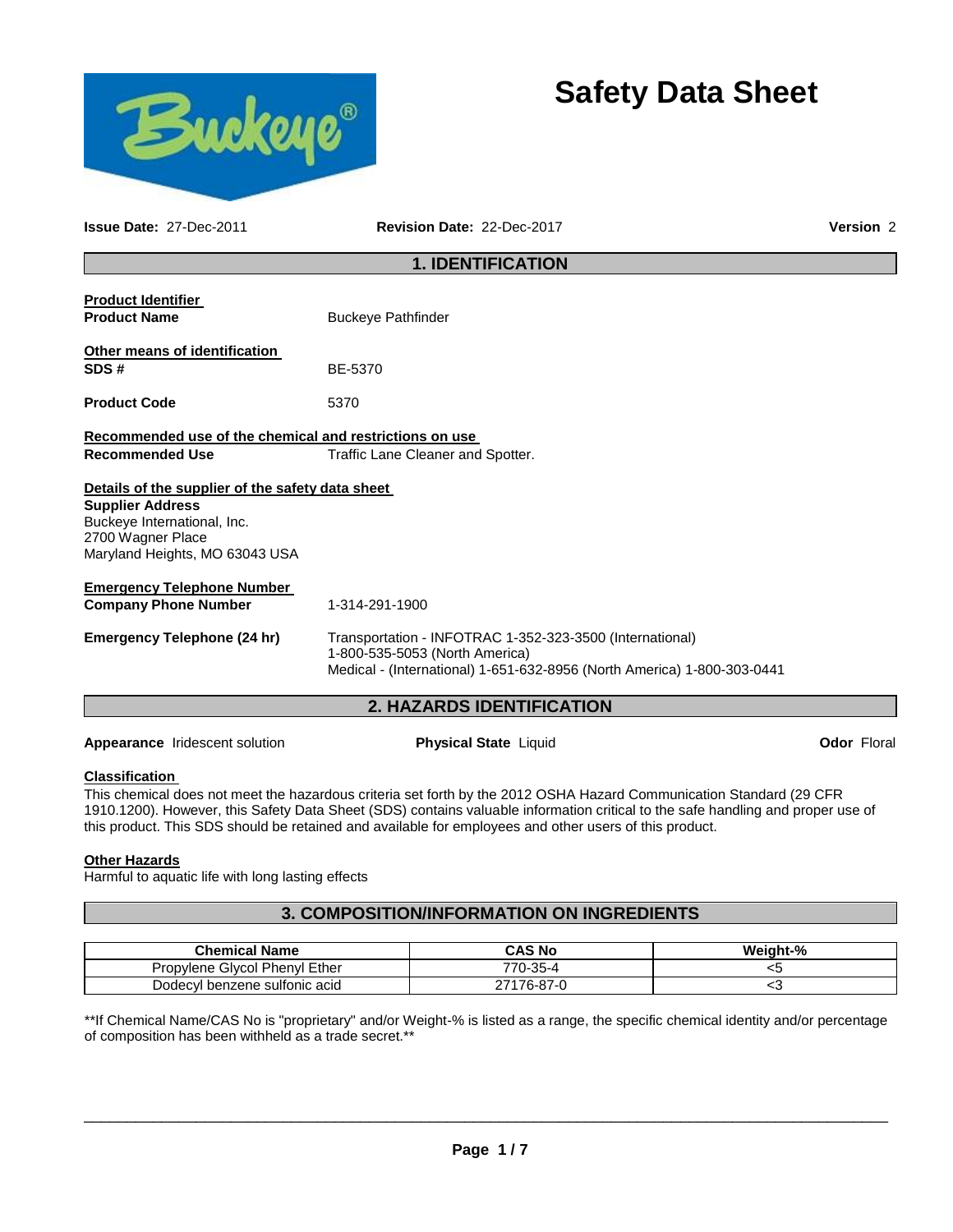# **4. FIRST-AID MEASURES**

\_\_\_\_\_\_\_\_\_\_\_\_\_\_\_\_\_\_\_\_\_\_\_\_\_\_\_\_\_\_\_\_\_\_\_\_\_\_\_\_\_\_\_\_\_\_\_\_\_\_\_\_\_\_\_\_\_\_\_\_\_\_\_\_\_\_\_\_\_\_\_\_\_\_\_\_\_\_\_\_\_\_\_\_\_\_\_\_\_\_\_\_\_

## **First Aid Measures**

| <b>Eve Contact</b>                                                         | Rinse immediately with plenty of water, also under the eyelids, for at least 15 minutes. Call<br>a physician if irritation persists.         |  |
|----------------------------------------------------------------------------|----------------------------------------------------------------------------------------------------------------------------------------------|--|
| <b>Skin Contact</b>                                                        | Wash with soap and water. If skin irritation persists, call a physician.                                                                     |  |
| <b>Inhalation</b>                                                          | Remove to fresh air.                                                                                                                         |  |
| Ingestion                                                                  | Drink 2-3 large glasses of water. Do not induce vomiting. Call a physician. Never give<br>anything by mouth to an unconscious person.        |  |
| <b>Most important symptoms and effects</b>                                 |                                                                                                                                              |  |
| <b>Symptoms</b>                                                            | Contact may cause irritation and redness. Direct eye contact may cause stinging, tearing<br>and redness. Can cause defatting of skin tissue. |  |
| Indication of any immediate medical attention and special treatment needed |                                                                                                                                              |  |
| <b>Notes to Physician</b>                                                  | Treat symptomatically.                                                                                                                       |  |

# **5. FIRE-FIGHTING MEASURES**

## **Suitable Extinguishing Media**

Use extinguishing measures that are appropriate to local circumstances and the surrounding environment.

## **Unsuitable Extinguishing Media** Not determined.

## **Specific Hazards Arising from the Chemical**

Combustion products may be toxic.

**Hazardous Combustion Products** Carbon oxides. Oxides of sulfur.

## **Protective equipment and precautions for firefighters**

As in any fire, wear self-contained breathing apparatus pressure-demand, MSHA/NIOSH (approved or equivalent) and full protective gear.

# **6. ACCIDENTAL RELEASE MEASURES**

#### **Personal precautions, protective equipment and emergency procedures**

| <b>Personal Precautions</b>      | Use personal protection recommended in Section 8.                                                                                                                   |  |
|----------------------------------|---------------------------------------------------------------------------------------------------------------------------------------------------------------------|--|
| <b>Environmental Precautions</b> | Prevent from entering into soil, ditches, sewers, waterways and/or groundwater. See<br>Section 12, Ecological Information. See Section 13: DISPOSAL CONSIDERATIONS. |  |

## **Methods and material for containment and cleaning up**

**Methods for Containment** Prevent further leakage or spillage if safe to do so.

**Methods for Clean-Up** Pick up with mop, wet/dry vac, or absorbent material. Rinse area with clear water and allow floor to dry before allowing traffic.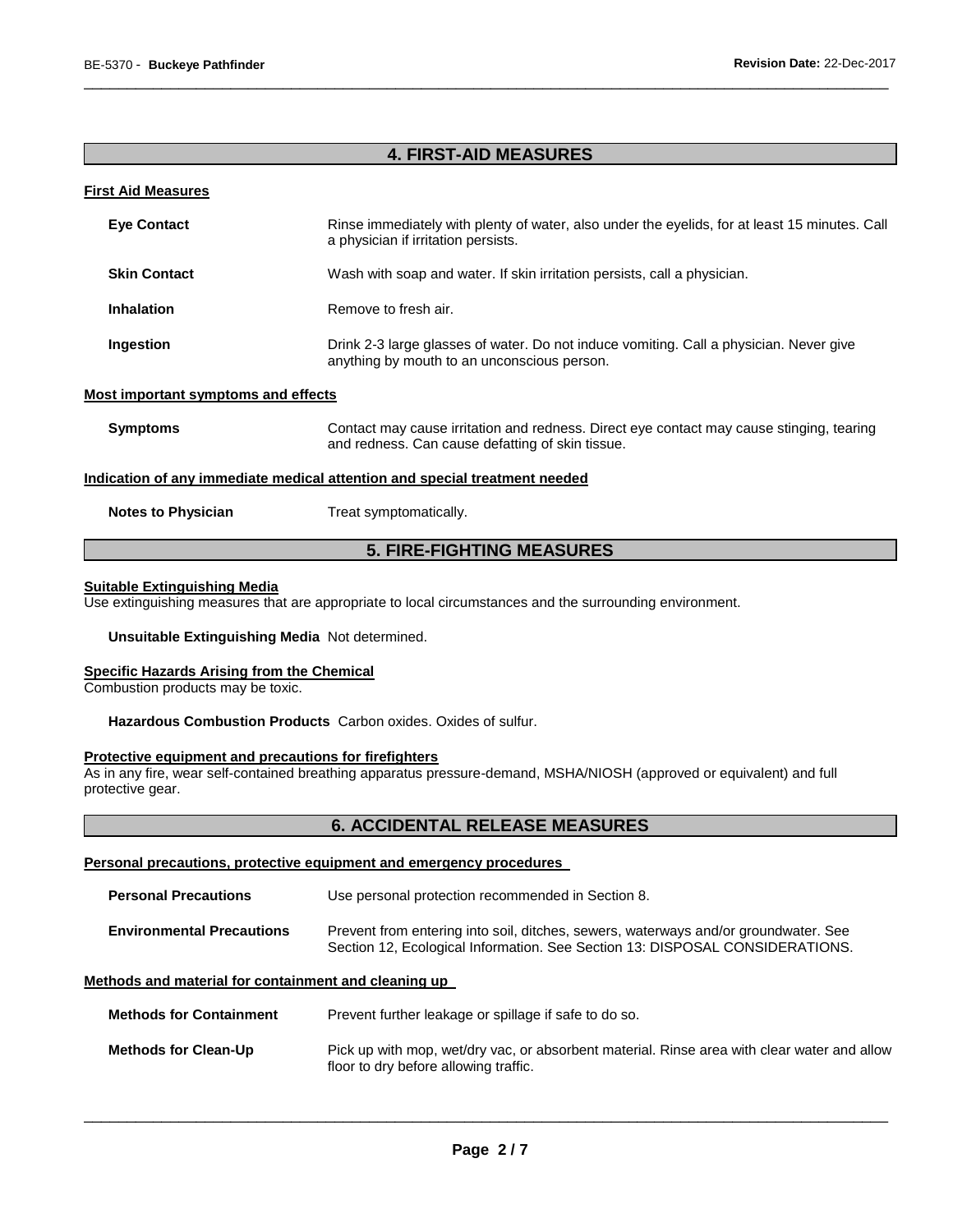## \_\_\_\_\_\_\_\_\_\_\_\_\_\_\_\_\_\_\_\_\_\_\_\_\_\_\_\_\_\_\_\_\_\_\_\_\_\_\_\_\_\_\_\_\_\_\_\_\_\_\_\_\_\_\_\_\_\_\_\_\_\_\_\_\_\_\_\_\_\_\_\_\_\_\_\_\_\_\_\_\_\_\_\_\_\_\_\_\_\_\_\_\_ **7. HANDLING AND STORAGE**

## **Precautions for safe handling**

**Advice on Safe Handling** Handle in accordance with good industrial hygiene and safety practice. Use personal protection recommended in Section 8. Avoid contact with skin, eyes or clothing. Keep containers closed when not in use.

## **Conditions for safe storage, including any incompatibilities**

- **Storage Conditions** Keep container tightly closed and store in a cool, dry and well-ventilated place. Store at room temperature.
- **Packaging Materials May damage some plastics.**

## **Incompatible Materials** Chlorine bleach.

# **8. EXPOSURE CONTROLS/PERSONAL PROTECTION**

**Exposure Guidelines** No exposure limits noted for ingredient(s). The following information is given as general guidance

## **Appropriate engineering controls**

**Engineering Controls** Ensure adequate ventilation, especially in confined areas. Eyewash stations. Showers.

## **Individual protection measures, such as personal protective equipment**

| <b>Eye/Face Protection</b>      | Risk of contact: Wear approved safety goggles.                                                        |
|---------------------------------|-------------------------------------------------------------------------------------------------------|
| <b>Skin and Body Protection</b> | Wear rubber gloves or other impervious gloves.                                                        |
| <b>Respiratory Protection</b>   | No protection is ordinarily required under normal conditions of use and with adequate<br>ventilation. |

**General Hygiene Considerations** Handle in accordance with good industrial hygiene and safety practice.

# **9. PHYSICAL AND CHEMICAL PROPERTIES**

**Information on basic physical and chemical properties Physical State Contract Contract Contract Contract Contract Contract Contract Contract Contract Contract Contract Contract Contract Contract Contract Contract Contract Contract Contract Contract Contract Contract Contra** 

**Appearance** Iridescent solution **Odor** Floral

**Color** Not determined **Odor Threshold** Not determined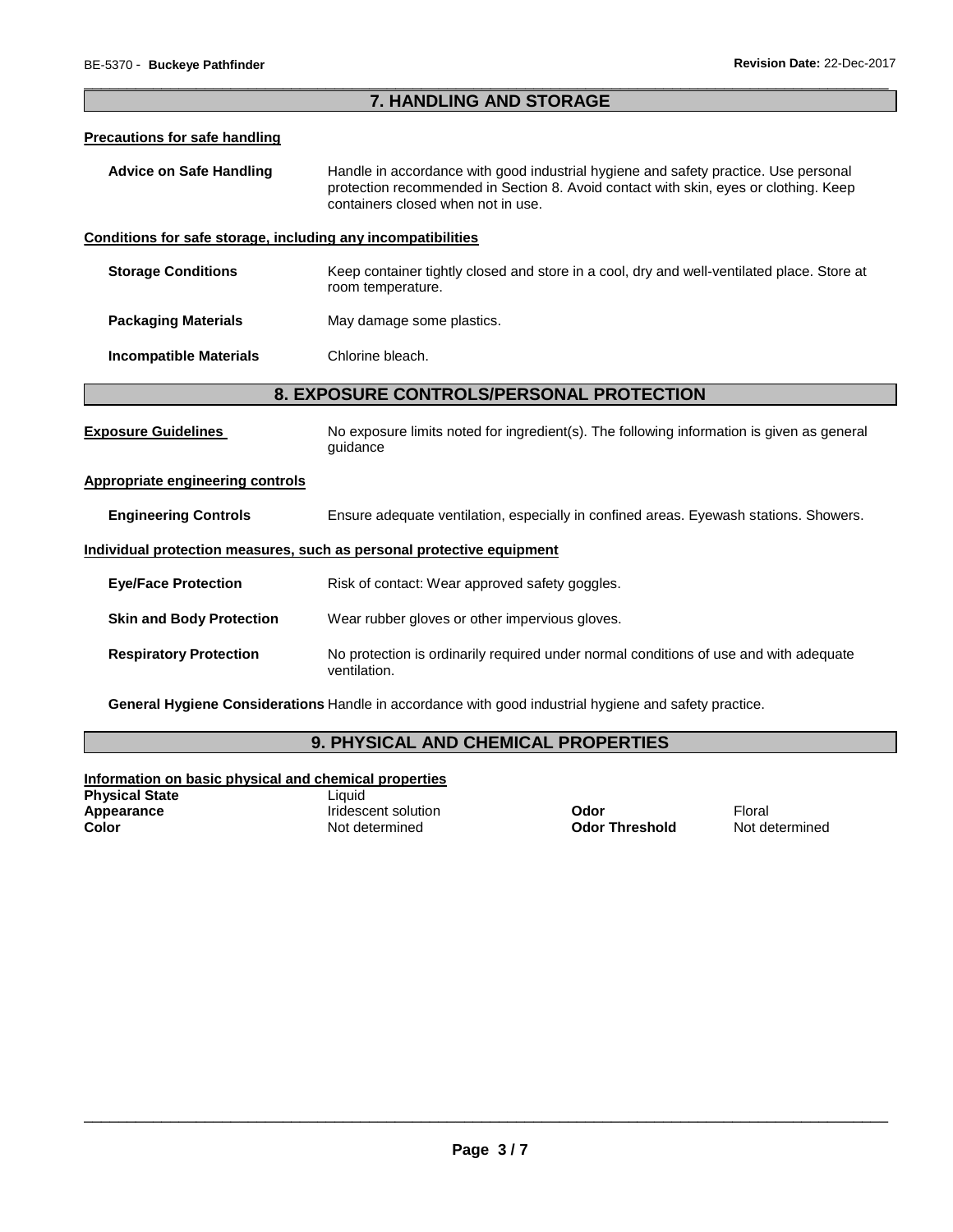| <b>Property</b>                     | Values                     | Remarks • Method |
|-------------------------------------|----------------------------|------------------|
| рH                                  | $6.8 - 7.2$ (Conc.)        |                  |
|                                     | $6.5 - 7.5$ (1:4 Dilution) |                  |
| <b>Melting Point/Freezing Point</b> | Not determined             |                  |
| <b>Boiling Point/Boiling Range</b>  | 100 °C / 212 °F            |                  |
| <b>Flash Point</b>                  | None                       | Tag Closed Cup   |
| <b>Evaporation Rate</b>             | 1.0                        | (Water = 1)      |
| <b>Flammability (Solid, Gas)</b>    | Liquid-Not applicable      |                  |
| <b>Upper Flammability Limits</b>    | Not applicable             |                  |
| <b>Lower Flammability Limit</b>     | Not applicable             |                  |
| <b>Vapor Pressure</b>               | Not determined             |                  |
| <b>Vapor Density</b>                | Not determined             |                  |
| <b>Specific Gravity</b>             | 1.01                       |                  |
| <b>Water Solubility</b>             | Infinite                   |                  |
| Solubility in other solvents        | Not determined             |                  |
| <b>Partition Coefficient</b>        | Not determined             |                  |
| <b>Auto-ignition Temperature</b>    | Not determined             |                  |
| <b>Decomposition Temperature</b>    | Not determined             |                  |
| <b>Kinematic Viscosity</b>          | Not determined             |                  |
| <b>Dynamic Viscosity</b>            | Not determined             |                  |
| <b>Explosive Properties</b>         | Not determined             |                  |
| <b>Oxidizing Properties</b>         | Not determined             |                  |
|                                     |                            |                  |

# **10. STABILITY AND REACTIVITY**

\_\_\_\_\_\_\_\_\_\_\_\_\_\_\_\_\_\_\_\_\_\_\_\_\_\_\_\_\_\_\_\_\_\_\_\_\_\_\_\_\_\_\_\_\_\_\_\_\_\_\_\_\_\_\_\_\_\_\_\_\_\_\_\_\_\_\_\_\_\_\_\_\_\_\_\_\_\_\_\_\_\_\_\_\_\_\_\_\_\_\_\_\_

## **Reactivity**

Not reactive under normal conditions.

## **Chemical Stability**

Stable under recommended storage conditions.

## **Possibility of Hazardous Reactions**

None under normal processing.

## **Hazardous Polymerization** Hazardous polymerization does not occur.

# **Conditions to Avoid**

Keep separated from incompatible substances. Keep out of reach of children.

## **Incompatible Materials**

Chlorine bleach.

# **Hazardous Decomposition Products**

Carbon oxides. Sulfur oxides.

**11. TOXICOLOGICAL INFORMATION** 

## **Information on likely routes of exposure**

| <b>Eye Contact</b> | Avoid contact with eyes. |
|--------------------|--------------------------|
|                    |                          |

- **Skin Contact Avoid contact with skin.**
- **Inhalation Avoid breathing vapors or mists.**
- **Ingestion Do not ingest.**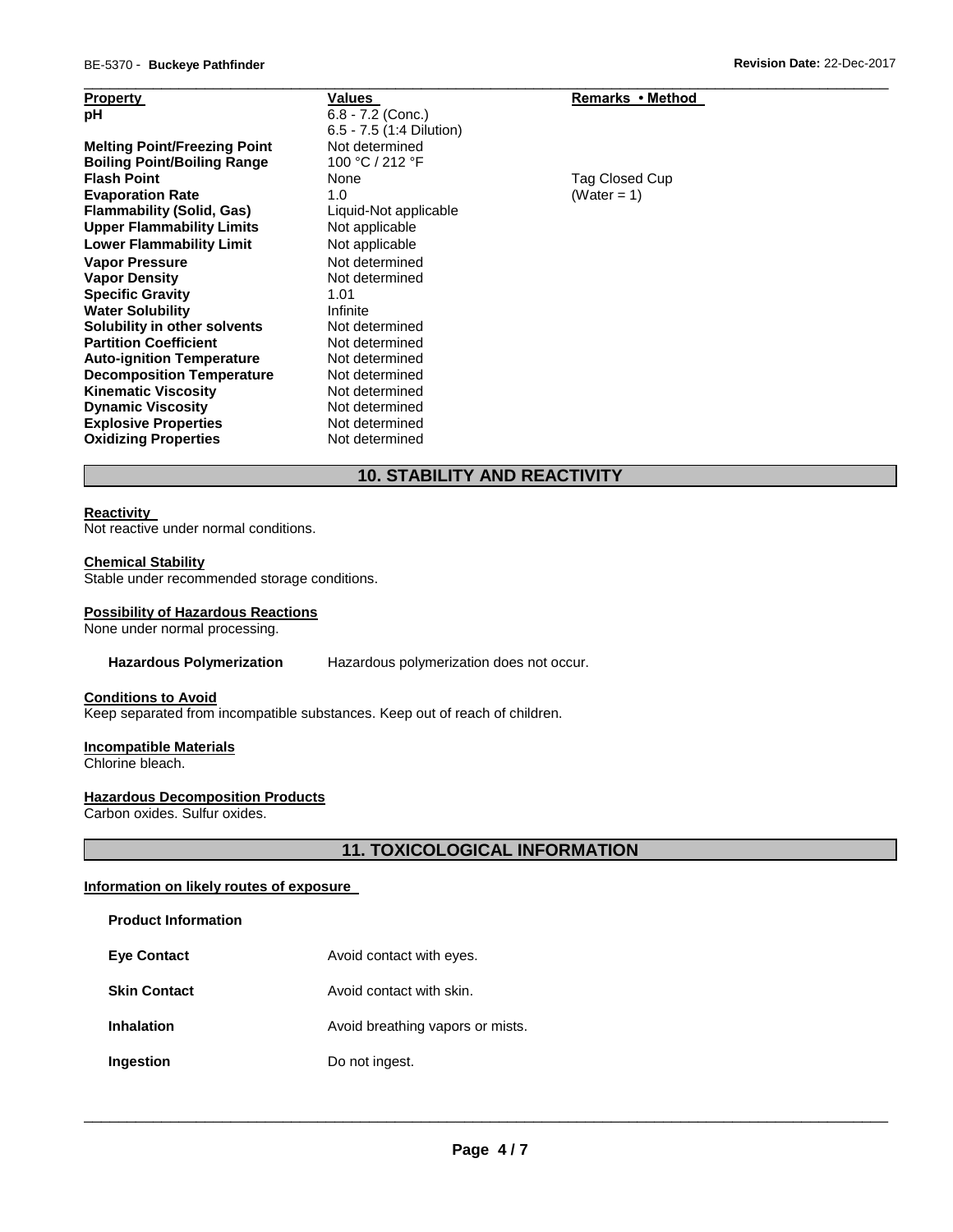## **Component Information**

| <b>Chemical Name</b>                        | Oral LD50            | Dermal LD50         | <b>Inhalation LC50</b> |
|---------------------------------------------|----------------------|---------------------|------------------------|
| Propylene Glycol Phenyl Ether<br>770-35-4   | $= 2830$ mg/kg (Rat) | $> 2$ g/kg (Rabbit) |                        |
| Dodecyl benzene sulfonic acid<br>27176-87-0 | $= 500$ mg/kg (Rat)  | -                   |                        |

\_\_\_\_\_\_\_\_\_\_\_\_\_\_\_\_\_\_\_\_\_\_\_\_\_\_\_\_\_\_\_\_\_\_\_\_\_\_\_\_\_\_\_\_\_\_\_\_\_\_\_\_\_\_\_\_\_\_\_\_\_\_\_\_\_\_\_\_\_\_\_\_\_\_\_\_\_\_\_\_\_\_\_\_\_\_\_\_\_\_\_\_\_

## **Information on physical, chemical and toxicological effects**

**Symptoms** Please see section 4 of this SDS for symptoms.

## **Delayed and immediate effects as well as chronic effects from short and long-term exposure**

**Carcinogenicity** Based on the information provided, this product does not contain any carcinogens or potential carcinogens as listed by OSHA, IARC or NTP.

## **Numerical measures of toxicity**

Not determined

# **12. ECOLOGICAL INFORMATION**

## **Ecotoxicity**

Harmful to aquatic life with long lasting effects.

## **Component Information**

| <b>Chemical Name</b> | Algae/aguatic plants                                    | Fish                         | <b>Toxicity to</b><br>microorganisms | <b>Crustacea</b>         |
|----------------------|---------------------------------------------------------|------------------------------|--------------------------------------|--------------------------|
|                      | Dodecyl benzene sulfonic   29: 96 h Pseudokirchneriella | 10.8: 96 h Oncorhynchus      |                                      | 5.88: 48 h Daphnia magna |
| acid                 | subcapitata mg/L EC50                                   | mykiss mg/L LC50 static 3.5  |                                      | mg/L EC50                |
| 27176-87-0           |                                                         | - 10: 96 h Brachydanio rerio |                                      |                          |
|                      |                                                         | mg/L LC50 static             |                                      |                          |

# **Persistence/Degradability**

Not determined.

## **Bioaccumulation**

Not determined.

**Mobility** Not determined

## **Other Adverse Effects**

Not determined

# **13. DISPOSAL CONSIDERATIONS**

## **Waste Treatment Methods**

| <b>Disposal of Wastes</b>     | Disposal should be in accordance with applicable regional, national and local laws and<br>regulations. |
|-------------------------------|--------------------------------------------------------------------------------------------------------|
| <b>Contaminated Packaging</b> | Disposal should be in accordance with applicable regional, national and local laws and<br>regulations. |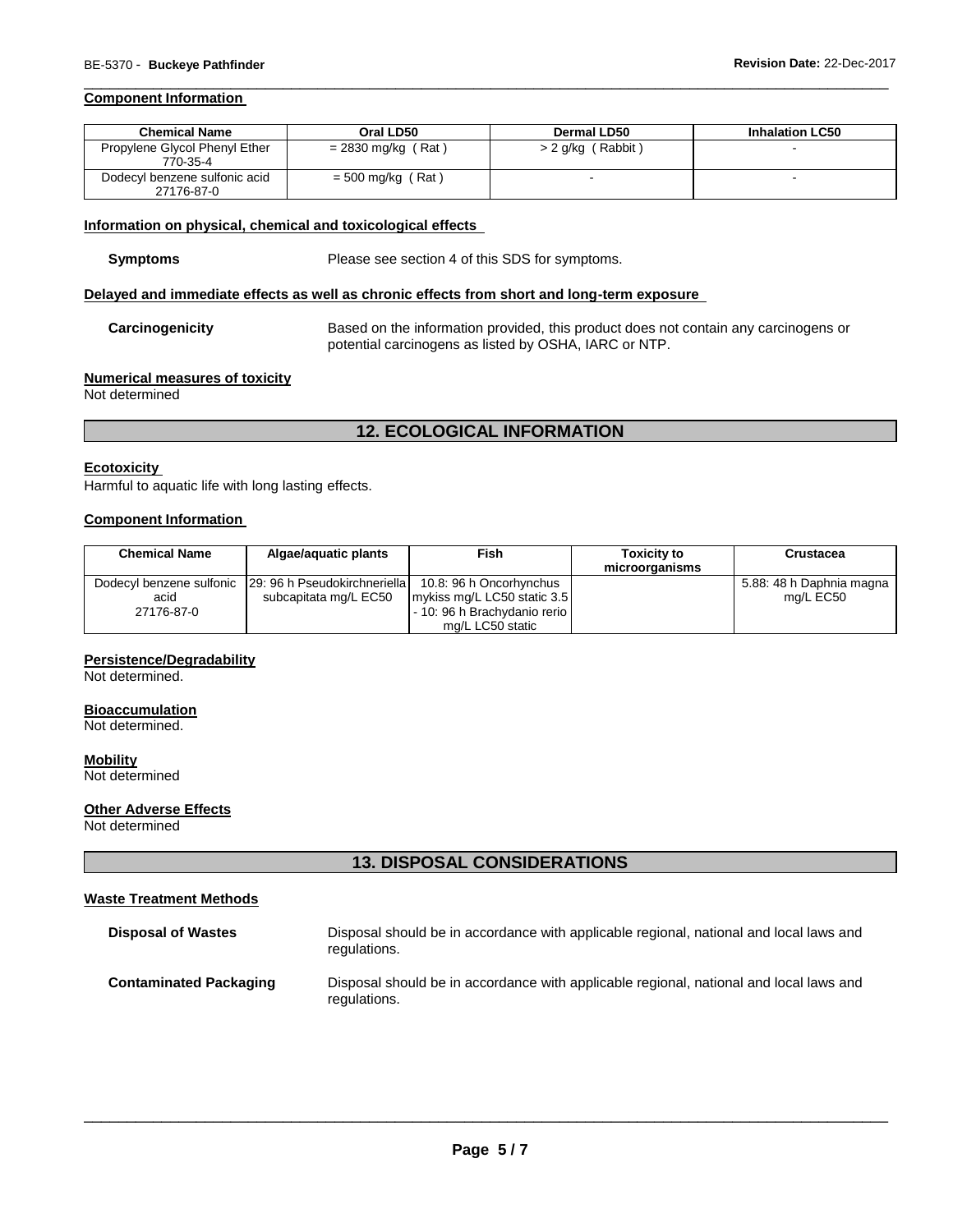| <b>14. TRANSPORT INFORMATION</b> |                                                                                                                                |  |
|----------------------------------|--------------------------------------------------------------------------------------------------------------------------------|--|
| <b>Note</b>                      | Please see current shipping paper for most up to date shipping information, including<br>exemptions and special circumstances. |  |
| <u>DOT</u>                       | Not regulated                                                                                                                  |  |
| <b>IATA</b>                      | Not regulated                                                                                                                  |  |
| <b>IMDG</b>                      | Not regulated                                                                                                                  |  |

\_\_\_\_\_\_\_\_\_\_\_\_\_\_\_\_\_\_\_\_\_\_\_\_\_\_\_\_\_\_\_\_\_\_\_\_\_\_\_\_\_\_\_\_\_\_\_\_\_\_\_\_\_\_\_\_\_\_\_\_\_\_\_\_\_\_\_\_\_\_\_\_\_\_\_\_\_\_\_\_\_\_\_\_\_\_\_\_\_\_\_\_\_

# **15. REGULATORY INFORMATION**

## **International Inventories**

| <b>Chemical Name</b>             | TSCA    | <b>DSL</b> | <b>NDSL</b> | <b>EINECS</b> | <b>ELINCS</b> | <b>ENCS</b> | <b>IECSC</b> | <b>KECL</b> | <b>PICCS</b> | <b>AICS</b> |
|----------------------------------|---------|------------|-------------|---------------|---------------|-------------|--------------|-------------|--------------|-------------|
| Propylene Glycol Phenyl<br>Ether | Present |            |             | Present       |               | Present     |              | Present     |              |             |
| Dodecyl benzene sulfonic<br>acid | Present |            |             | Present       |               | Present     |              | Present     |              |             |

**Legend:** 

*TSCA - United States Toxic Substances Control Act Section 8(b) Inventory* 

*DSL/NDSL - Canadian Domestic Substances List/Non-Domestic Substances List* 

*EINECS/ELINCS - European Inventory of Existing Chemical Substances/European List of Notified Chemical Substances* 

*ENCS - Japan Existing and New Chemical Substances* 

*IECSC - China Inventory of Existing Chemical Substances* 

*KECL - Korean Existing and Evaluated Chemical Substances* 

*PICCS - Philippines Inventory of Chemicals and Chemical Substances* 

*AICS - Australian Inventory of Chemical Substances* 

## **US Federal Regulations**

## **CERCLA**

| <b>Chemical Name</b>          | <b>Hazardous Substances RQs</b> | <b>CERCLA/SARA RQ</b> | <b>Reportable Quantity (RQ)</b> |
|-------------------------------|---------------------------------|-----------------------|---------------------------------|
| Dodecyl benzene sulfonic acid | <sup>1</sup> 000 lb             |                       | $1000$ lb final RQ<br>RQ.       |
| 27176-87-0                    |                                 |                       | RQ 454 kg final RQ              |

## **SARA 313**

Section 313 of Title III of the Superfund Amendments and Reauthorization Act of 1986 (SARA). This product does not contain any chemicals which are subject to the reporting requirements of the Act and Title 40 of the Code of Federal Regulations, Part 372

## **CWA (Clean Water Act)**

| <b>Chemical Name</b>          | <b>CWA - Reportable</b><br>Quantities | <b>CWA - Toxic Pollutants CWA - Priority Pollutants</b> | <b>CWA - Hazardous</b><br><b>Substances</b> |
|-------------------------------|---------------------------------------|---------------------------------------------------------|---------------------------------------------|
| Dodecyl benzene sulfonic acid | 1000 lb                               |                                                         |                                             |

## **US State Regulations**

# **California Proposition 65**

This product does not contain any Proposition 65 chemicals.

## **U.S. State Right-to-Know Regulations**

| Chemical Name                      | <b>New Jersey</b> | <b>Massachusetts</b> | Pennsvlvania |
|------------------------------------|-------------------|----------------------|--------------|
| Dodecvl<br>l benzene sultonic acid |                   |                      |              |
| 27176-87-0                         |                   |                      |              |